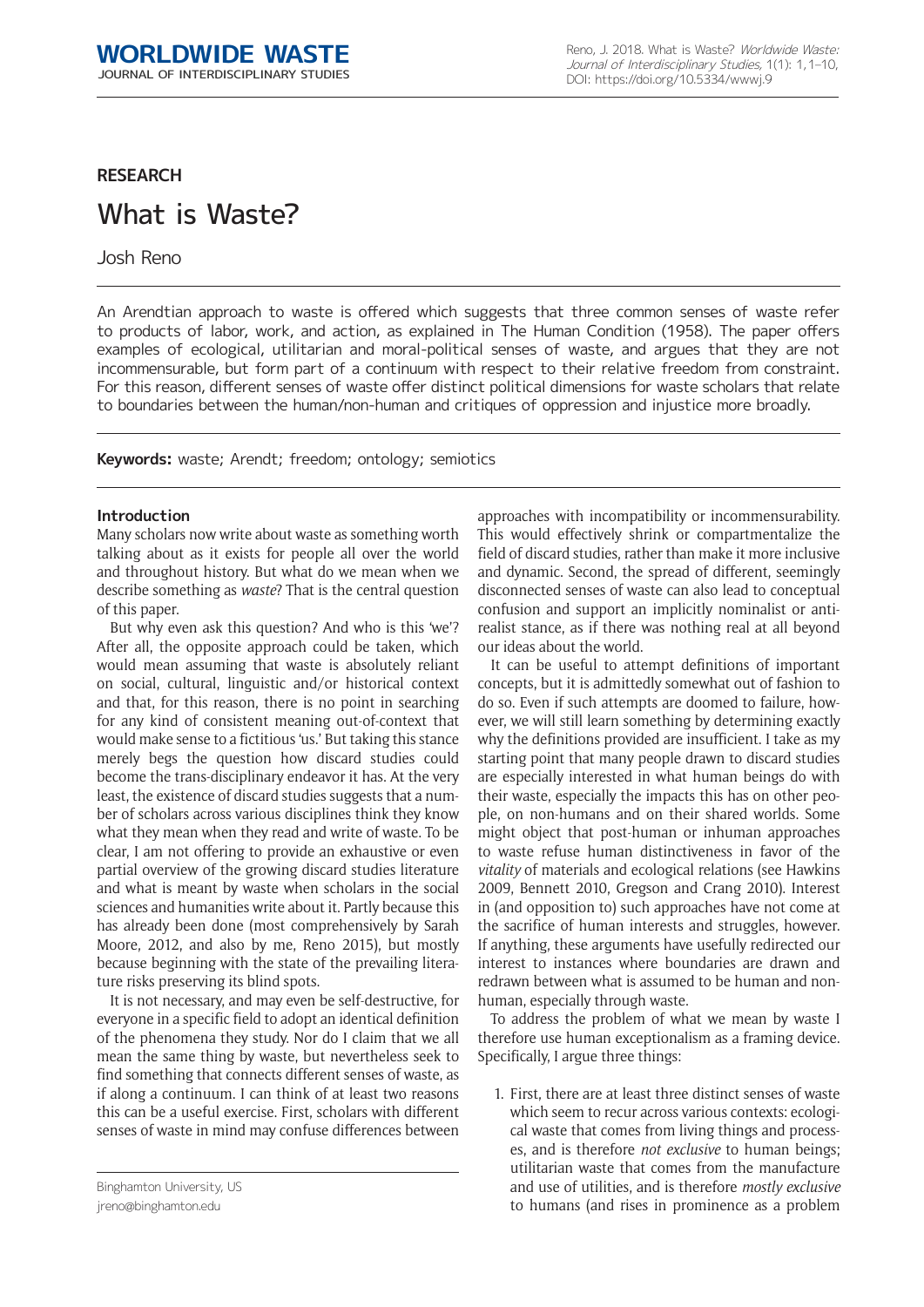in bigger, industrial societies); and moral-political waste that comes from systems of symbolic classification, such as rituals, religions, or racism, which are *entirely exclusive to* and arguably *universal among* humans (no matter how big or small the society).

- 2. Second, these three senses are not unrelated and irreconcilable, but roughly correspond to forms of the *vita activa* as outlined by Hannah Arendt in *the Human Condition* (1958): labor, work and action. Each of these represent ways of interpreting action as more or less free from necessity: what I will call ecological waste corresponds to Arendt's *labor* because it is waste that comes from necessary and repetitive activity; utilitarian waste corresponds to *work* because it comes from the singular creation of an artifact that needn't have existed; moral-political waste corresponds to *action* because it depends on the existence of communities that share values and symbolic systems. In discard studies, some senses of waste are analytically privileged over others in order to highlight differences between those more or less free, including between humans and non-humans or between oppressors and the oppressed.
- 3. Finally, I clarify the difference between fixed *kinds of waste* and common *senses of waste*. The former assumes that objects can have an absolute and single meaning for us, where the latter suggests that the same object can mean more than one thing. This is a common semiotic insight—that no objects (not even our own minds and bodies) can be represented in their full totality, but only partially. Rather than accept interpretive flexibility as a limit or endpoint to analysis, however, I argue that distinct senses of waste can be linked as part of ongoing semiotic or interpretative processes, which emerge from the very gaps between interpretations of waste and waste itself, insofar as these relate to our assumptions about what it means to be human.

I begin by outlining the different senses of waste while simultaneously introducing Arendt's (1958) threefold distinction between labor, work and action. I then move on to explain everyday examples where waste can be taken to indicate relative freedom and constraint, in the way Arendt suggests.

#### **Three Senses of Waste and a Metalogue**

In semiotic theory, it is commonly accepted that the same phenomenon may be interpreted in more than one way, and the same holds for anything identified as waste. Of course, this does not mean that there is no real object out there, only that our access to it is always limited and partial by virtue of the fact that we are separate entities.<sup>1</sup>

In the discard studies literature this is normally taken to mean that waste for one person is not waste for another, 'one person's trash is another's treasure,' as it is often said. We could, for instance, contrast the farmer with the citydweller and say where the latter sees manure as something polluting and disgusting, the former sees something valuable that can be spread onto their land to replenish the

soil and grow crops. This is clearly an important insight, but it is primarily about whether something is considered waste or not. In other words, it is really about the interpretive flexibility of *value* (something is valuable or valueless in this or that sense), rather than the interpretive flexibility of *waste itself* (something is waste in this sense rather than another). We either need to go beyond this idea or we need to accept that everything identified as waste is waste in exactly the same sense, which I would argue is untenable. To make my point, I want to expand on this imaginary encounter with manure and introduce new social actors into their dialogue.

Let us imagine that a veterinarian, an eco-anarchist, and an anthropologist happen upon some manure. Further, they all agree that the manure is a form of waste in some sense, but disagree about what to make of it:

**Veterinarian:** Look at these feces! I can tell it comes from a cow suffering from acidosis! You can tell because it is loose, pasty, a bit shiny and bubbling (see [milkproduction.com](http://milkproduction.com/)).

**Eco-anarchist:** That is terrible! But the bigger problem here is that nitrogen runoff from this industrial farm is going to make other creatures sick by causing algal bloom. Also, what that cow is belching is going to worsen global climate change since methane is a more harmful greenhouse gas than even carbon dioxide. None of these forms of pollution are easy to regulate so the only solution is fewer cows! We need to go vegan!

**Veterinarian:** If you care so much about the environment, then help me save this cow first.

**Eco-anarchist:** I feel bad for this cow, but you're missing the bigger picture because you are paid to act like the cow exists in isolation, a specific problem to be solved for a fee, rather than as a commodity whose exploitation leads to pollution.

**Anthropologist:** Yes, for both of you the manure symbolizes something disruptive and out of place—a sick body or a damaged ecosystem. It is an anomaly, something outside of the normal order of things. But is also generative; when we deal with it a new order is created, the cow and the environment healed. Mary Douglas (1966) explained all of this very well more than fifty years ago.

# **Veterinarian and Eco-anarchist:** ?

**Anthropologist:** What I mean is that it is first of all something you are thinking about and trying to make sense of in your cultural framework. It is a form of "dirt" that does not belong, is out of place, and you are trying to make sense of that.

**Eco-anarchist:** I guess, but the climate really is being destroyed and our appetite for cheap, ani-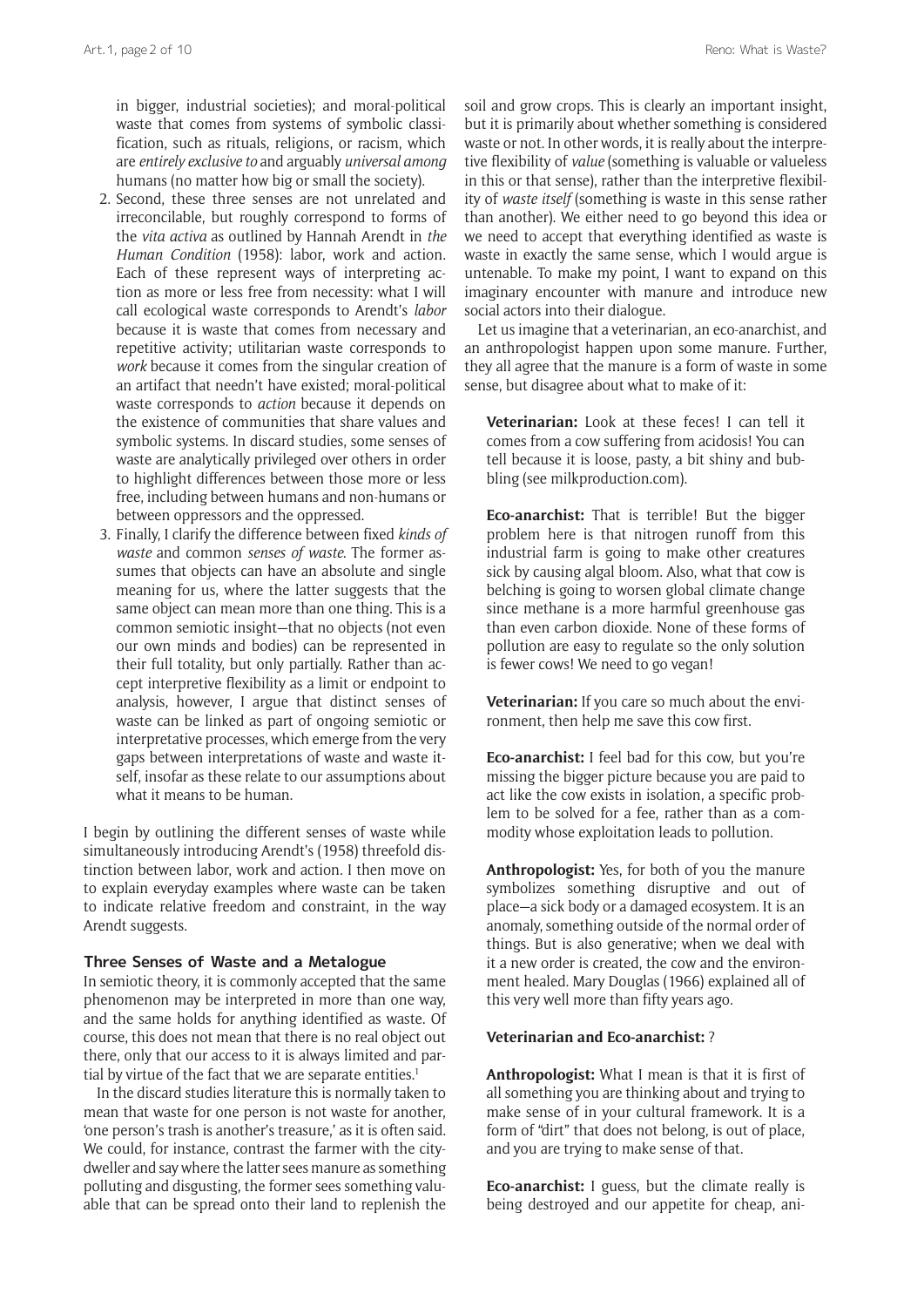mal flesh really is making things worse. Sure, it's a symbol, but it is also toxic, choking the Earth to death and us with it!

**Anthropologist:** But seeing the manure as symbolic dirt also allows us to see other forms of injustice associated with our propensities for classification. Look at the poor migrant workers on this farm, they are criticized in the national media as simultaneously a drain on public welfare and as driving down wages and stealing jobs from ordinary people. They are exploited as labor and denied basic human rights. They are seen as human dirt, in a sense.

**Veterinarian:** Look, all I know is that this specific animal is sick and we need to help it. Its life is in jeopardy right now and I can do something about that.

**Eco-anarchist:** Great, save this cow, but it is just going to be exploited until they can't make money off of it anymore, like the workers. And the land will be exploited until they owners get any more use out of it and the people will be tossed aside too….

**Anthropologist:** Absolutely…could you sign this consent form so that I can publish this?

This imaginary dialogue (what, following Gregory Bateson, 1972, is better described as a metalogue) shows people who agree something is waste, but associate it with something different. For the vet, the feces offers a convenient way to diagnose the animal. They are like a detective who stumbled across an important clue to solve a case. For the eco-anarchist the waste is just one symptom of a much bigger set of inequalities associated with industrial farm production and the means-end relationship between the logic of capital, on the one hand, and forces and relations of production, on the other. For the anarchist, this is further dependent on all of us agreeing, as relatively free actors, to accept this system of food production rather than change it. For the anthropologist, our ability to see waste in different ways is a product of our distinct systems of classification, by which the same entity can mean different things depending on who is doing the interpreting, the interpretive repertoire they apply to the situation, and the context they are interpreting in.

None of them are wrong and none of them are seeing the manure as something other than waste: it is the excrement of that animal, it is the byproduct of industrial production and mass consumption, it is an anomalous signifier. For years I have had discussions with people in discard studies that resemble fragments of the dialogue above. Most often, the same people shift between these senses of waste, myself included. Assuming there is or should be only one sense of waste, they accuse one another of avoiding the real issue.<sup>2</sup>

What I turn to next is Arendt's analysis of the *vita activa*  in order to gain conceptual clarity concerning these distinct senses of waste. I want to suggest, specifically, that they are not hopelessly incompatible, but nor are they reducible to the anthropologist's structuralist and sociocentric analysis, which rest on the assumption that there are as many interpretations as there are people or communities. What frustrates the eco-anarchist and the veterinarian is that the anthropologist thinks that documenting systems of classification is the last word on the matter, when they are both interested in changing the world and not only interpreting it. Or, better said, they want to change the world by interpreting it.3

It is not my goal to poke fun at anthropologists (well, not my only goal). It is for good reason that historically they have tended to focus on symbolic interpretation, which is basically something that only humans, beings trained by humans, or devices built by humans can do. And there is nothing wrong, in principle, with only being interested in what humans do or what is done to them. The problem comes when anthropologists, or any scholars, come upon a profoundly interdisciplinary and multidimensional topic, like waste, and then assume that all that is worth knowing about it is how humans relate to it *as only humans can*. This is not only a question of *anthropocentrism*, of only being interested in people, but rather *anthropometry*, of measuring all beings and actions according to how *only people do things*. 4

One way to deal with this problem is to develop inhuman approaches that get around human/non-human binaries (see Bennett 2010, Hird 2012, Reno 2014), which can be helpful, though is sometimes accused of depoliticizing waste or distracting from its impact on environmental and racial injustice (see Gille 2013). Another approach is to develop a taxonomy of senses of waste that explicitly takes into account relative distance from idealized conceptions of the human. Rather than depoliticizing waste, this expands the politicization of waste even further, to include how humans and nonhumans are represented as more or less unfree. This is where Arendt comes in.

# **Arendt's Vita Activa and Waste**

Hannah Arendt's *The Human Condition* is less well known than her writings on totalitarianism and the banality of evil, but it was arguably her magnum opus. One way to describe the book is as her attempt to adapt the existential phenomenology of her former teacher, Martin Heidegger, to make it adequate to the political horrors of the twentieth century, something he certainly never did (see Benhabib 2003: 104–5). Arendt wanted to provide a genealogy for the political and moral valences of distinct forms of worldliness, or ways of living (and dying) as a human, that is, a being that knows it exists in the world.<sup>5</sup>

Why draw on Arendt? Because her work arguably bridges the many divisions that characterize contemporary discard studies: from questions of worldly becoming to social justice and rights, from the failures of modernism to the universality of the human condition. Central to this aim, and the book as a whole, is Arendt's distinction between labor, work, and action.

#### **Labor and ecological waste**

Labor is her term for the activity that human beings share with all over living beings and life processes: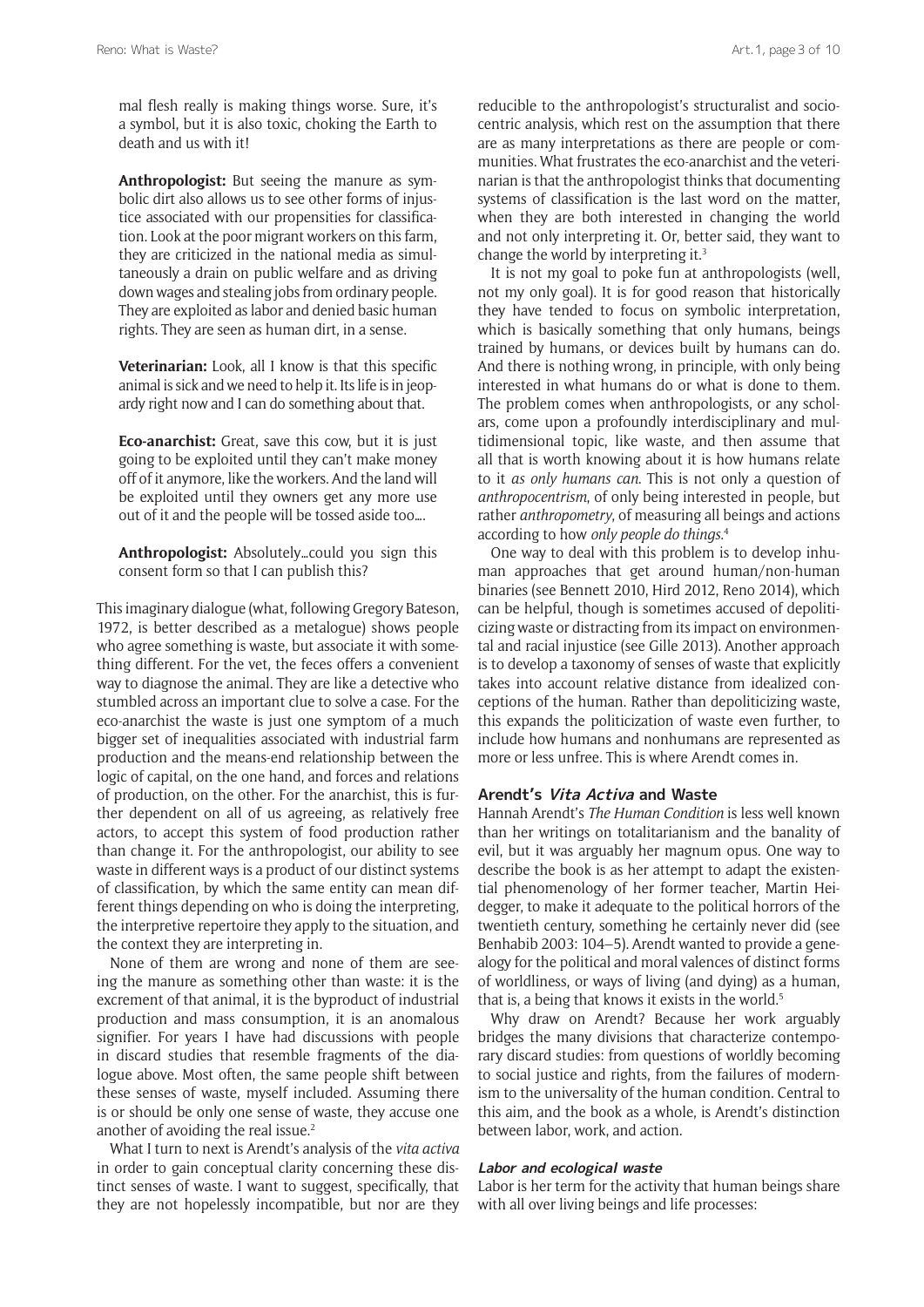The common characteristic of …the biological process in man and the process of growth and decay in the world, is that they are part of the cyclical movement of nature and therefore endlessly repetitive; all human activities which arise out of the necessity to cope with them are bound to the recurring cycles of nature and have in themselves no beginning and no end, properly speaking…*laboring* always moves in the same circle, which is prescribed by the biological process of the living organism and the end of its 'toil and trouble' comes only with the death of this organism. (1958: 98)

In Seyla Benhabib's words, labor shows how 'life must be renewed, sustained, nurtured' (2003: 108), but that does not make it equivalent to pure biological necessity. Rather, specific social and cultural possibilities will require labor in order to persist over time: 'labor is activity geared to maintaining, under whichever social conditions, the constant care of the body and of the environment in which the body is situated' (ibid.).

Although Arendt does not refer to it explicitly, one critical aspect of labor for living beings is wasting. Every single day of my life, merely because I have a body, I have had to excrete, urinate, shed loose skin from my epidermis, breath out carbon dioxide, and occasionally cough things up or blow things out of my nose. This is not something only I do, other animals with bodies do the same sorts of things. That is not the final word on the matter, of course; other creatures or that same creature might make use of or consume the waste of another, because it has its own value or because it resembles that organism (see Reno 2014). The point is that, with respect to the body that releases this waste, in that moment it is necessarily inessential to its continued life in the world. This is the ecological sense of waste, a product of our labor, produced as a result of the continuous and 'endlessly repetitive' cycles associated with being and staying alive.<sup>6</sup>

So, when a veterinarian interprets feces as an index of an animal's health, or a hunter interprets it as evidence of the path their prey followed, they are taking waste to be something associated with Arendtian labor. Of course, beings can hold their breath, starve themselves, refuse to bathe and so on. By describing wasting as necessary, I do not mean it has to happen, only that it will if forms are going to last. The specific kind of wastage will vary depending on how a specific being continues to exist and the repetitive cycles this involves, but wasting will happen so long as they last. Nor is this purely about biological phenomena. Organisms actively dwell in their environments and may reshape them in cyclical ways, as when the components of a house, beehive, beaver dam, spider web, or bird's nest are continually repaired and cleaned to help them last. These actions might seem very different from eating and defecating, but they have similar ends—maintaining a stable form—which necessitates such repetitive labor (see Reno 2016).<sup>7</sup>

#### **Work and utilitarian waste**

If labor is a repetitive activity whose necessity is shared with other living things, the products of work are characterized by relatively greater permanence in the world. Work is where Arendt's ideas most closely overlap with those of Heidegger. For Heidegger, things like tools have a worldliness insofar as they are either ready-to-hand or present-at-hand.8 Put simply, the former refers to entities when we are not thinking about them; in general, we travel, write, sleep undisturbed, without ever thinking explicitly about the objects we use to do so. Strictly speaking, we're not even using them, but are in a flow of activity where we never really think about where 'we' begin and these 'objects' end. If asked, we would probably claim we are separate, but until someone mentions it or something goes wrong, you are not aware that your sock is different from your foot any more than your kidney is different from your body. But when objects malfunction or breakdown we suddenly become aware of the blown head gasket causing a car engine to overheat, the skipping disc that won't let our computer's hard drive reboot, the hole in the roof that's letting rain come in. Now these are malfunctioning utilities that we have to think about because they seem to resist our intentions.

Though Heidegger did not mention it, we often rely on the *labor* of others to prevent such things from happening, to avoid breakdown in our possessions, dwellings and bodies (Graham and Thrift 2007, Houston 2017). It is commonly accepted in discard studies that waste becomes more politicized when infrastructure and waste labor breaks down and suddenly what is meant to be concealed from view becomes present-at-hand. Sewer lines are ignored most of the time, but have to be thought and talked about once basements fill with effluent; garbage collectors are ignored until they go on strike or pickups are delayed (see Nagle 2014). One of the reasons these forms of activity are considered less dignified, more polluting, less prestigious, is that they involve maintenance rather than creation or *work* in Arendt's sense.

The difference between labor and work is meant to reflect ideologies about what indicates a greater sense of freedom from the constraints of the world, of having to constantly clean and repair. If Heidegger's classic analysis of tool-being complicated phenomenal, worldly existence in general (see Harman 2009), it also reduced all human interaction to 'instrumental activity that concern forms of making or bringing about something in the world' (Benhabib 2003: 107). By work, Arendt means the conception and creation of artifacts with which their creator has a distinct means-end relationship. The engineer that designs and builds a car, the architect a building, the artist a painting or statue, is not normally the one who cleans and repairs it for an owner or the public. Unlike labor, which has to be continually repeated as long as a form is to be maintained, work is over 'when the object is finished, ready to be added to the common world of things' (Arendt 1958: 98).

Unlike the endless process of making waste, eating, sleeping and so on, work is not done out of necessity or continually. Work can be done repeatedly, only once, or never. You may paint only one portrait, build one house, craft one piece of furniture, or a thousand, or none. That is so because work suggests a relative freedom to create or not. Arendt is aware that historically labor, rather than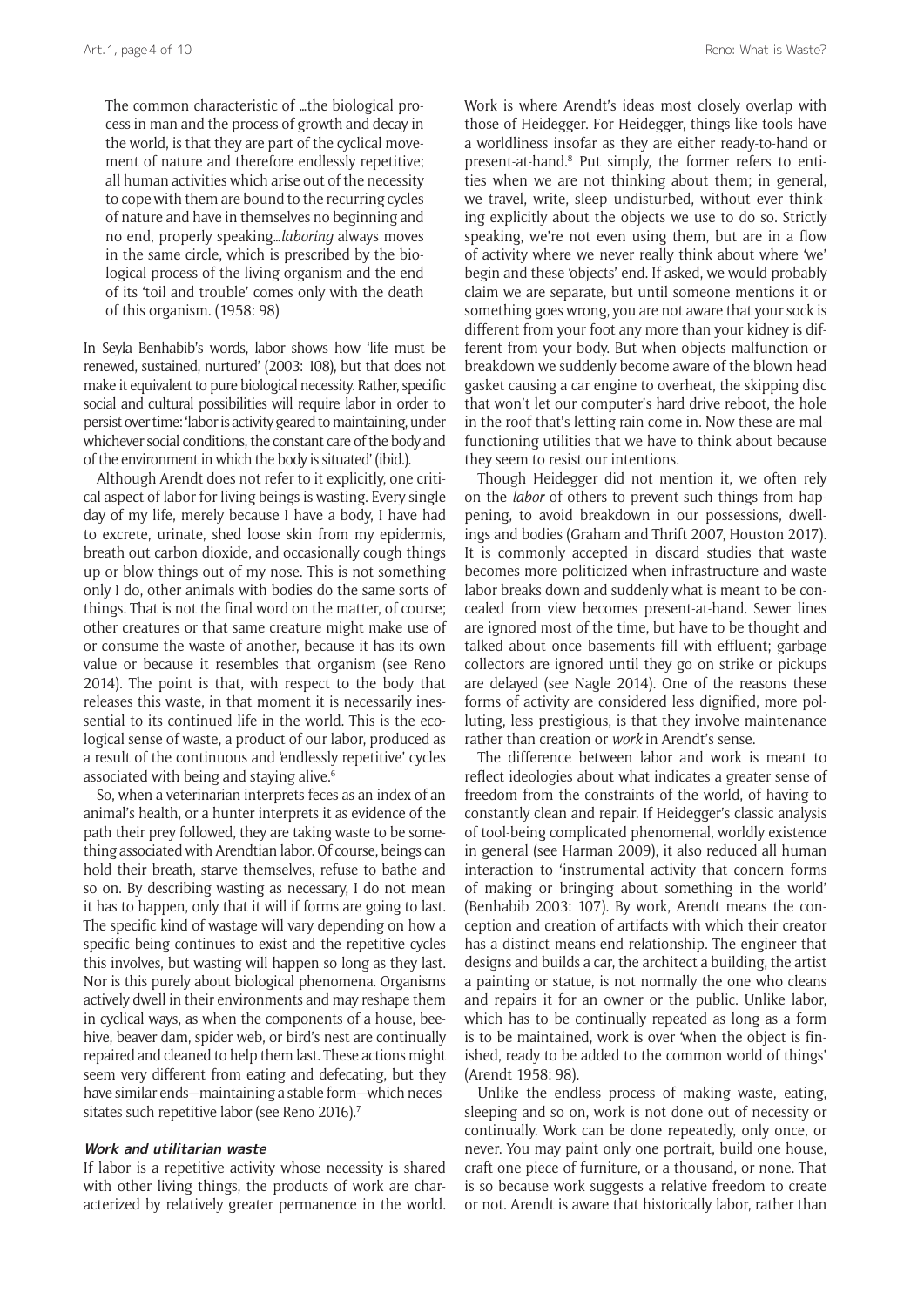work, has been relegated to slaves, women or oppressed minorities for this reason.9

But these activities do not have to be interpreted in this way. If poetry, carpentry, or any similar activity is seen as something done purely to feed or clothe the poet or carpenter, then it may be interpreted as labor disguised as work, as merely repetitive activity done out of necessity and not as an expression of creative freedom. The most obvious way in which work can appear free is for it to resist the cycles of process and change that characterize ordinary life, to create something that lasts. As Arendt writes, 'the degree of worldliness of produced things… depends upon their greater or lesser permanence in the world itself' (1958: 96). If words and artworks stand the test of time we may forget that they were ever the work of starving artists. The less activities appear like continual practices of eating, defecating, cleaning, in other words, the more activities appear like something chosen rather than required.

As in Heidegger's tool analysis, the permanence of an object suggests an object that is not only present-at-hand but, insofar as it is thought about as something separate from the person, might outlive them and extend their legacy far into the future. What kind of waste would be equivalent to this? The waste that comes from work I term utilitarian waste. It would be anything that is lost as part of an act of original creation, a loss which is deemed unnecessary to the final utility of the object and so is cast aside.

Arendt thought only human beings work, which reflects the 'unnaturalness of human existence,' or Heideggerian Dasein (1958: 7), since work indicates an ability to imagine and build tools as well as freedom from instinct and the basic fulfillment of needs. Whether we acknowledge other organisms as tool users or dwelling builders, the work specific to humans is distinct partly because of the waste it leads to. Over the years presenting and discussing discard studies in different venues, I have heard it claimed that only human beings can make waste, or that only capitalist production leads to waste. When people say something like this, they seem to mean waste that comes from work, in Arendt's sense, which is to say something that mostly humans do and that specific societies do more extravagantly, with more lasting impact, than others. In fact, I suspect that most people initially drawn to discard studies have in mind utilitarian waste, that is, waste that only humans create, especially those from large, industrial societies for whom waste constitutes a crisis.<sup>10</sup>

If work is activity that seems free because it creates something permanent, something that lasts, then waste from work can appear like the dark side of such freedom, the toll it takes on the world that one hopes to transcend. The toxic and radioactive leftovers of industrial production processes are the legacy of utilitarian work that people unthinkingly engage in as if they were detached from cycles of replenished resources. If ecological waste is continuous and cyclical, it is also often part of worldly cycles. Sustainability arose as a trope of environmental care as an antidote for the idealization of activity as work, as a means-end relationship between people and objects of use. Waste from work, what I term utilitarian waste, is perceived as the product of such utilitarian activity.11

Let's go back to the example of the cow manure. It is true that the cow had to excrete as part of the repetitive *labor* of staying alive and that farm workers will need to take that manure away as part of the *labor* of maintaining the farm, helping it and the cows to last. At the same time, when cows are raised *en masse* in order to generate saleable commodities like milk and meat, they are also products of work. This is so because the means-end relationship in industrial relations introduces a new perspective that simplifies the situation considerably. The living labor of those involved is removed from consideration except insofar as it can be reduced and translated into abstract labor power (see Pedersen 2013). That perspective is known as commodity fetishism, in Marxian critique, but the basic idea is that the complexity of cow-human-farm relations is deliberately bracketed from consideration so that only the cost of things, as money, is given close consideration.12 The cow, the farmworker or vet that take care of them, the grazing plot, the feed given to the cow are all secondary in importance to the final end product. Here is where waste from labor, or ecological waste, is productively thought of instead as waste from work or utilitarian waste. Cows must excrete solids and gases, but there do not need to be so many factory-grown cows. Similarly, radioactive material buried in the Earth's crust is radioactive either way, but if it is mined and used in factory work to create a commodity, then the pollution that results can be thought of as utilitarian waste.

Put differently, if Arendtian labor must continually occur or a being will die or cease to last, work could have been otherwise. The fact that work needn't have occurred, that it was the result of free and creative activity, means that utilitarian waste needn't have existed. Put simply, our need for continual sustenance demands the labor of eating and drinking, but we do not need to eat *cows* or drink *milk*, let alone the industrially manufactured variety. This makes utilitarian waste more political or politicizable, by definition, because we might have done things differently. This is one obvious reason why many scholars in discard studies are drawn to this sense of waste, because it leads back to arguments about how to act more ethically in the world.

Anything produced and sold on the market generates multiple forms of utilitarian waste in this sense, because whatever materials and efforts were spent that did not go into the realization of that object's eventual use value represents a waste of resources. Industrial manufacturers are often aware of these wastes, since they represent net losses in their accounting budgets, and may attempt to extract as much as they can from them. Many common commodities today, from coal tar to glycerin, began as utilitarian wastes that were leftovers from production (see O'Brien 2007). Any commodity begins as a series of materials, some of which will be discarded in order for it to be created. Some commodities will also be discarded along the way because they are inadvertently damaged, do not pass quality control standards, or expire on the shelf before they can be consumed. And many commodities are draped in what I have called *bundling waste* (see Reno 2016) in order to convey them from site of exchange to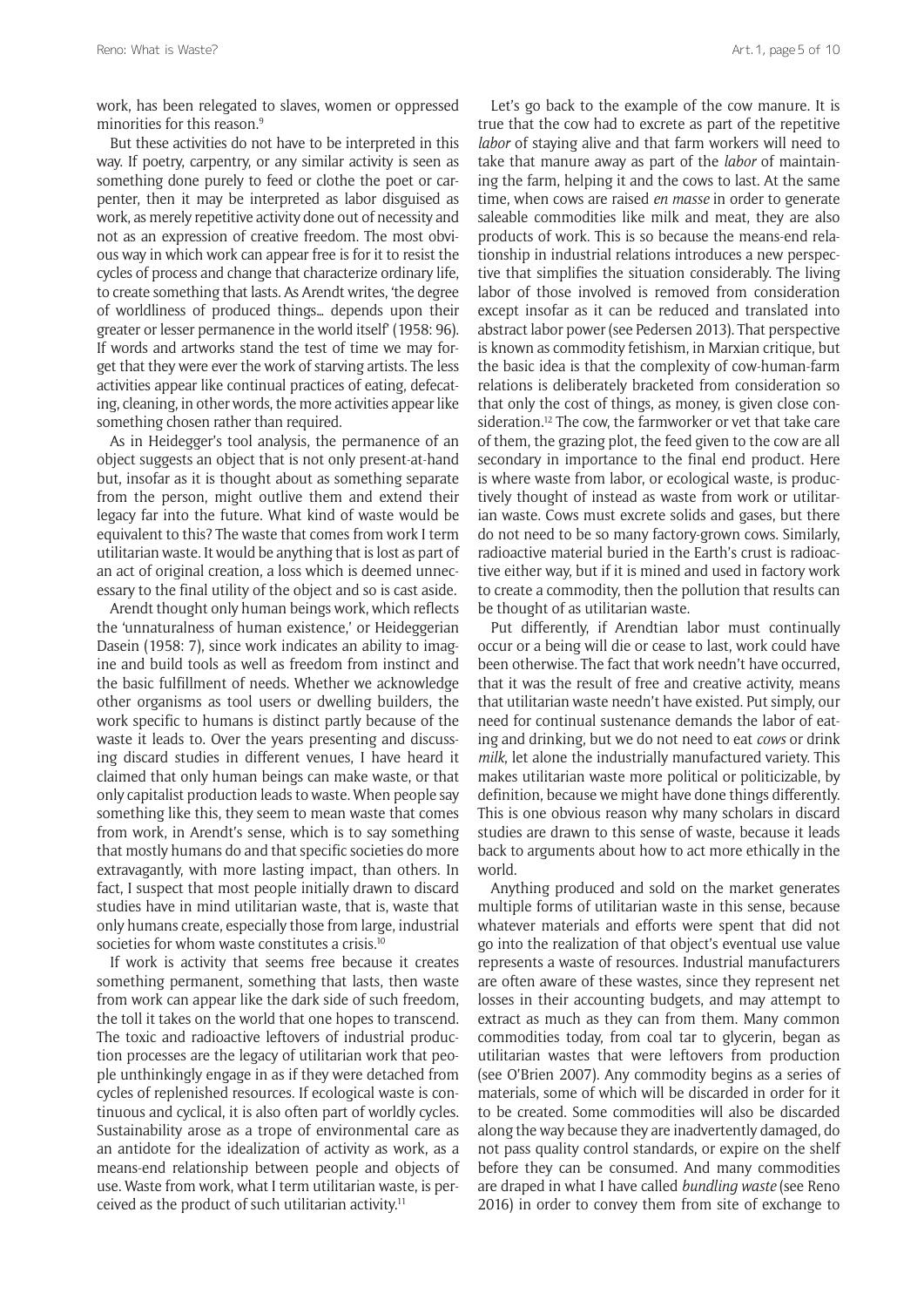site of consumption (e.g., from the store to home). All of the waste that does not enter in the final use value of the commodity could be considered utilitarian waste. It is for this reason that corporations produce far more waste than consumers (Liboiron 2013).

And yet, capitalist value relations are only at the extreme end of the Arenditan work continuum. When someone in a non-industrial society creates a pot or a boat, they still discard materials that do not go into the final product, just not as much of it and probably not in a way that can alter the global climate. In the same way that markets and money exist whether or not there is capitalism (see Hann and Hart 2011), albeit in different forms, waste can be seen too as well. A utilitarian interpretation of work product is theoretically possible no matter what the form of production. If such an interpretation does not exist, then that should be demonstrated, but it should not be assumed lest waste be associated only with some presumed modern or capitalist or western break with nature that non-moderns or non-capitalists or non-westerners could never imagine. In such a reading, waste becomes part of an anti-modern diagnosis of humanity's fall from a primordial state of always being-ready-at-hand or at one with our surroundings. It is not that waste in the sense of utilitarian waste must exist, only that there is no reason, in principle, that it can only exist in large, heavily polluting, industrial societies.

Moreover, utilitarian waste might be universally human without being exclusively so. Consider when a chimpanzee gathers a stick and begins to strip it to use for termite fishing, as they have learned to do by observing others. The discarded remnants leftover from the crafting of their 'fishing pole' could be seen as utilitarian waste insofar as it was cast aside as part of a means-end relationship with a crafted utility. Whether this is regarded as labor or work depends on how much freedom and imagination we are willing to attribute to non-humans. And a different sense of waste (ecological or utilitarian) is one index of such freedom. Why does this matter if the remains of such 'wasting' are so non-impactful, so sustainable? Whether chimps create utilitarian waste will impact, for instance, whether they are thought capable of leaving behind archaeological deposits or not (see Mercader et al. 2007), whether they have something like a culture they pass on to one another over time, and whether they may be considered deserving of greater protections from poachers, experimentation, and encroachment on their territory. Arendt knew well that whether some action is characterized as work or labor is not a neutral evaluation of an objective condition, but an ideological and moral pronouncement on any actor's potential for freedom and the risk of having it denied them.

#### **Action and moral-political waste**

Arendt's final category of human activity is action. Action is always collective and political. Unlike work and labor, action is a form of activity that 'is entirely dependent upon the constant presence of others' (Arendt 1958: 23). Arendt's idea of action is based on the Aristotelian notion of praxis (1958: 25), but she includes as a form of action speech (which Aristotle distinguished as lexis):

In acting and speaking, men show who they are, reveal actively their unique personal identities and thus make their appearance in the human world, while their physical identities appear without any activity of their own in the unique shape of the body and sound of the voice. This disclosure of 'who' in contradistinction to 'what' somebody is—his qualities, gifts, talents, and shortcomings, which he may display or hide—is implicit in everything somebody says and does. (1958: 179)

Action involves how we represent ourselves to others (as a 'who') and are represented as social actors, as citizens for instance, or as members of a community of whatever scale. It is because commodities in capitalist systems of production appear as products of Arendtian work that they are fetishized, since the people who made them (who they are, whether they are being exploited for their labor and so on) is of not account in the exchange value or money price of the commodity that manifests during exchange.

But capitalism is not the only system with an impoverished view of the human subject. Another way to distinguish action from work or labor is to consider what is missing from the lives of people in a concentration camp, total institution, or totalitarian society. These social formations precisely rely on denuding people of their individuality and making them into what Agamben (1998), drawing heavily on Arendt, calls bare life. Action is disallowed in such contexts because making people unfree means limiting them to the bare life of repetitive labor and, possibly, toward the work of producing things for others (as when prisoners are made to produce goods that others profit from). What one cannot do in these settings is be a full-fledged *who* because this means shaping who you are and how you represent yourself to others as a full ethical being.

Action can be easily confused for work, since both are interpretations of people engaging in activity that is less constrained by necessity than is labor. But work involves only a two-part relationship between a creator and a thing made. Waste is that which is outside of this relation. In economics, all environmental pollution that is not part of acquiring a profit is known as an externality, literally as that which is of no account and falls outside one's purview. Environmental regulation in places like the United States and Europe typically proceeds by translating these externalities into costs, so that industrial producers can calculate things like pollution of air, water, and land as having economic consequences, which would otherwise be ignored as of no account since they do not enter into the exchange or use value of the commodity produced.

The waste of action is different, because it defines intersubjective relations as part of a *who* and a *we* of a community or polity. This is where it is instructive to connect Arendt with the anthropologist Mary Douglas (1966). What Douglas famously defines as 'dirt', or matter out of place, is not all senses of waste (though this is how it is often misapplied, in my view). Rather, Douglas is specifically concerned, following Durkheim, with senses of waste associated with moral and political communities of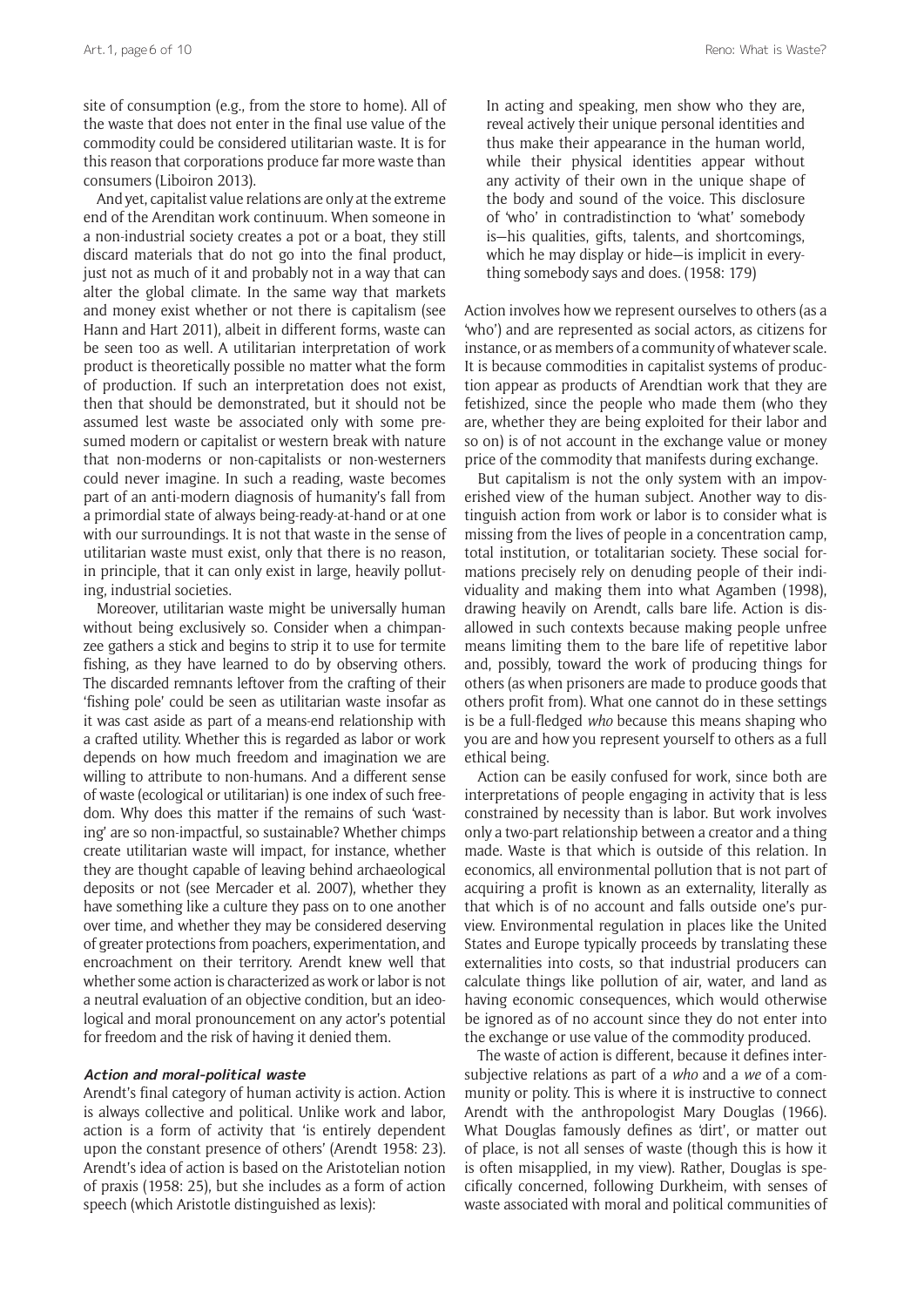whatever scale. For Douglas, all communities have their outsiders and abominations, their witches and monsters, however free or unfree they may seem. Becoming a *who*, she might respond to Arendt, always involves dividing oneself from an other, a *them* or an *it*. The question is not whether some people and things are rejected, but *which* will be classified as such and *how* they will be dealt with.

More totalitarian societies are distinctly horrible because they attempt to definitively solve the problem of outsiders and enemies of the state once and for all. But any kind of moral and political community, according to Douglas, will have some form of anomalous or troubling substance and subject. This needn't conform to ecological or utilitarian senses of waste because dangerousness is here a product of social expectations concerning where persons and things belong. This is what I will term moralpolitical waste, by which I mean Douglas' notion of a potent and troubling sign or altogether unassimilable thing. The key here is that waste is not just *out of place*, as many people gloss Douglas' analysis, but out of place in a way that stands for a hole in a symbolic system. Not everything we might deem waste would qualify. Even human waste or 'rubbish' needn't be dangerous or troubling to anyone provided it is dealt with the right way (1966: 197–198). By dealing with this anomaly in some way, the community is brought together, power is maintained, the world goes back to the way it should be. Moral-political waste challenges and reaffirms social order through acts of rejection, re-labelling, ritual sacrifice, or reuse. In its broadest sense, moral-political waste would include curse words and taboo expressions, trashy novels, wastes of time, junk food, and human waste, since all of these only appear to be waste from the standpoint of a shared set of values and classifications in relation to which they are dirt.

So far, I have proposed the three-part scheme that takes into account three different but related senses of waste that are fairly common. I now want to show how it might relate to a specific situation.

Imagine a river. It's a smaller river that gradually flows into the headwaters that make up the Amazon in South America. Three separate waste events transpire all at once. A fish defecates in the river. A nearby copper mine releases tailings in the same spot. Meanwhile, on the shore, a would-be Urarina shaman uses special chants to tame a dangerous and powerful *egaando*, or magical stone bowl, on the bottom of the riverbed (see Walker 2013). Clearly one way to interpret this scenario is as three distinct senses of waste: fish feces (ecological), mine tailings (utilitarian), and animate stone (moral-political). The fish defecates to stay alive, the tailings are released as an externality in order for the owners of the mine to make money, the Urarina man tames the anomalous *egaando* in order to become a shaman in the eyes of others and have a sacred power he and they can use together to overcome evil forces (including other, untamed *egaando* that resist appropriation and can curse people). There are people who might be more drawn to one of these three more than the others, here are questions they might ask to justify their specific focus.

Why ignore the life of the fish as if it were less important? Doesn't such dismissal contribute to our abuse of the environment as a utility for profit-gain and as a passive object of techno-scientific mastery? To ignore their life processes is to lose sight of the ecological relations that connect all the beings to one another. Perhaps the feces of the fish can provide evidence of pollution, for instance, and improve a case one might make against the corporation.

Who could turn away from the power and influence of the mining corporation, who is a threat to the environment, if not them? To ignore the waste they create is to fail to hold accountable the most privileged and most detached agents involved in damaging this environment and the world as a whole.

Who are we to ignore the indigenous practices of local Amazonians who use the river and have been using it for generations? Why is shamanism dismissed as a way of processing 'dirt' and making meaning and community? After all, they have been denied self-determination for centuries through colonial regimes. To ignore their symbolic system is to lose a significant challenge to the universalizing ambitions of cultural/colonial/capitalist power structures (Viveiros de Castro 2012).

I would argue that each of these senses of waste is interesting and worth studying. Each path taken has its risks and blind spots and each one is critical to understand the waste situation in its entirety as a total social fact. Moreover, rather than utterly incommensurate, through Arendt's model of activity each of these senses of waste could be seen as dynamically related, rather than as absolutely separate. I turn to this in the final section.

## **Senses of Waste as Semiotic Processes**

I want to clarify once more the distinction I am making between senses of waste and types of waste. A sense of waste suggests that there is a representation of some object that is not identical with it. I am not claiming that there are only three senses of waste in the world, only that these three are common, are connected to the extent that they can be taken to represent relative freedom from constraint, and can be used both to politicize waste and to use it to erect boundaries between ways of life or between humans and non-humans.

Whether an activity is considered repetitive and necessary, purely utilitarian, or meaningful as part of someone's life story will depend on interpretation. The fact is that many actions may be interpreted as one or more of these, from moment to moment, depending on the interpreter and the context. Therefore, in principle, we might recognize something as waste in general without knowing specifically in what sense or senses we think it is a particular kind of waste, and we might see something as waste that another regards as its opposite. But I want to conclude by making two interrelated points. First, the distinct wastes of labor, work, and action are worth thinking through because they may lead to distinct moral and political consequences. Second, they are not merely different categories in the abstract. They represent how people tend to think, or processes of cognition, and are therefore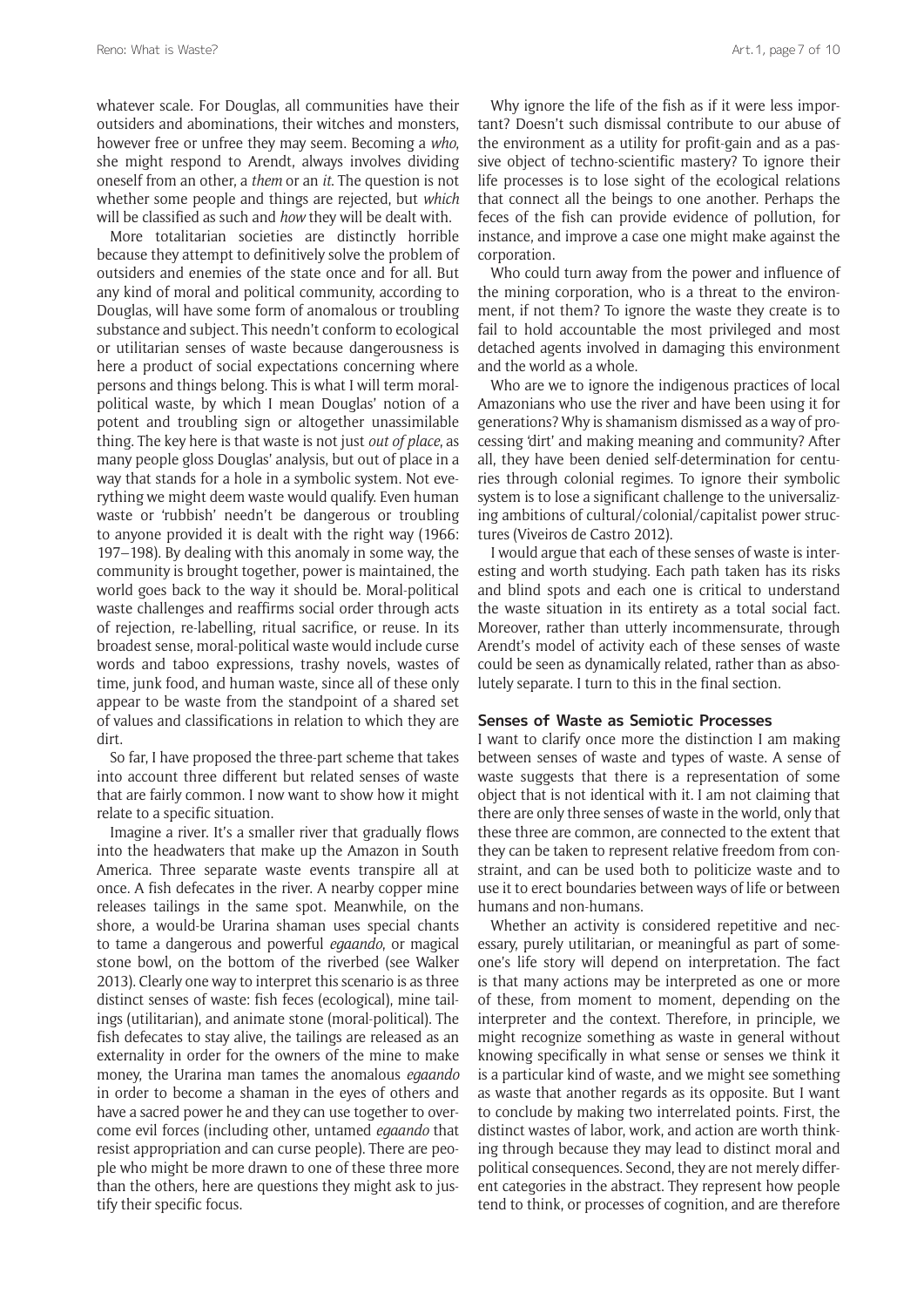not utterly incommensurable, but are very often related as part of a series of interpretive steps (see Deacon 2012 and Kockelman 2005).

Let us say you are strolling down the park and come across a bit of plastic, the remains of a food item that was unwrapped and presumably consumed.

# **Step One**

Your first thought might be to fault the person who chose to throw away this waste in the open instead of disposing of it properly. You might classify them as someone who litters (in contrast with yourself whom you define as an ethical person insofar as you do not litter, which you might demonstrate to others by picking up the litter and putting it in a nearby waste receptacle). You thereby label them and the thing they left behind as forms of moral-political waste.

#### **Step Two**

But then you notice that a nearby rubbish bin was overturned and see the footprints of some animal. Perhaps some raccoon, coyote or skunk (if you're in North America) or a fox or dog (if you're in Europe). You may be annoyed with the animal, but now are more likely to consider the litter as a result of ecological waste since it was caused by a creature seeking sustenance which it must continually do.

#### **Step Three**

On the other hand, it occurs to you that the animal would have had to pry open the wrapper using considerable skill and determination. 'How clever scavengers are,' you think, 'and how like human beings who set themselves on a goal and accomplish it.' You may now be thinking of the wrapper as evidence of a singular achievement by the creature, seen more as a capable individual, not reducible to the normal habits and instincts of its species, and therefore the wrapper they cast aside as closer to utilitarian waste.13

#### **Step Four**

Then again, upon further reflection, you might blame the city or the owner of the bin for their inability to control animal populations, whatever their abilities, or keep them away from rubbish ('Was it locked?' you may wonder). You are now back to moral-political waste. You are a tax-payer, a good citizen and by contrast the other urban denizens, the city government and their agents are corrupt, lazy, untrustworthy dirt.

#### **Step Five**

Just then, a beleaguered caregiver passes by with several children in tow. You suspect they are someone else's children, whom she is paid to watch. In the process of trying to herd them along, a food wrapper similar to the one you found falls out of her possession and lands on the ground. Well, you think, I suppose people don't always litter on purpose and this waste does not make her a bad person, she is doing her best with a tough job. It might be taken to be more ecological waste, the process of continual, repetitive and low-status labor, or as moralpolitical waste, the leftover remnants of a society that

devalues and does not support people in the woman's position.

# **Step Six**

You might go even further and blame neither the city, the animal, nor the caregiver, but instead the corporation for manufacturing a product that is wrapped in un-recyclable and unsustainable material (plastic) in order to make a profit. Suddenly the litter is the remains of a product of commodification and thus utilitarian waste, since the corporation only interprets things like plastic wrappers in a purely instrumental fashion, as an externality that must be expended to make a profit and nothing more.

## **Step Seven**

But maybe you define yourself as a kind of person who only buys sustainably-produced, locally grown and organic food, and this plastic utilitarian waste was only covering up a bit of industrially produced junk food or moral-political waste….

And on and on, the point is not that there is a right answer or a single path of interpretation. I am only referring to how these objects might be interpreted as distinct kinds of waste at different moments along a path of inquiry, not how they must be interpreted. Different pathways of thought can lead one reasonably to ecological, utilitarian or moral-political senses of waste.

Sometimes they will provide support for one another, like an interpretive scaffold. For example, when calling someone a 'sack of shit' in English or *kusottare* (literally 'shit-drip') in Japanese, the utterance enrolls the biological fact of ecological waste (rejection through excretion) to insult someone as moral-political waste (mocking them as disgusting by association with shit and, possibly, metonymically rejecting them just as one does shit). The point is that what kind of waste it is thought to be matters because these byproducts may be thought to have distinct moral and political significance. The Arendtian interpretation makes this clear by relating kinds of activity to relative freedom from constraint, but there could be others. Indeed, it may also be that the political metaphysics behind Arendt's account is not at all generalizable, and that there are forms of interpretation that differ radically, where there is but one sense of waste (the other two are lacking), where there are even more possible, or where they lead to altogether different moral and political presuppositions and entailments.<sup>14</sup>

It can be a useful exercise, all the same, for people who encounter things or persons that are deemed waste to ask themselves and others, 'waste in what sense?' The world is complicated enough to allow room for farmers, veterinarians, eco-anarchists and even anthropologists, so our analyses should allow room for them too.

#### **Notes**

<sup>1</sup> This argument comes in many forms. Representations, from basic sensory perception to language, are never identical to what they represent. But semioticians differ over whether this is a kind of curse that distances us forever from the thing-in-itself, or a chance to bridge the distance between entities, however imper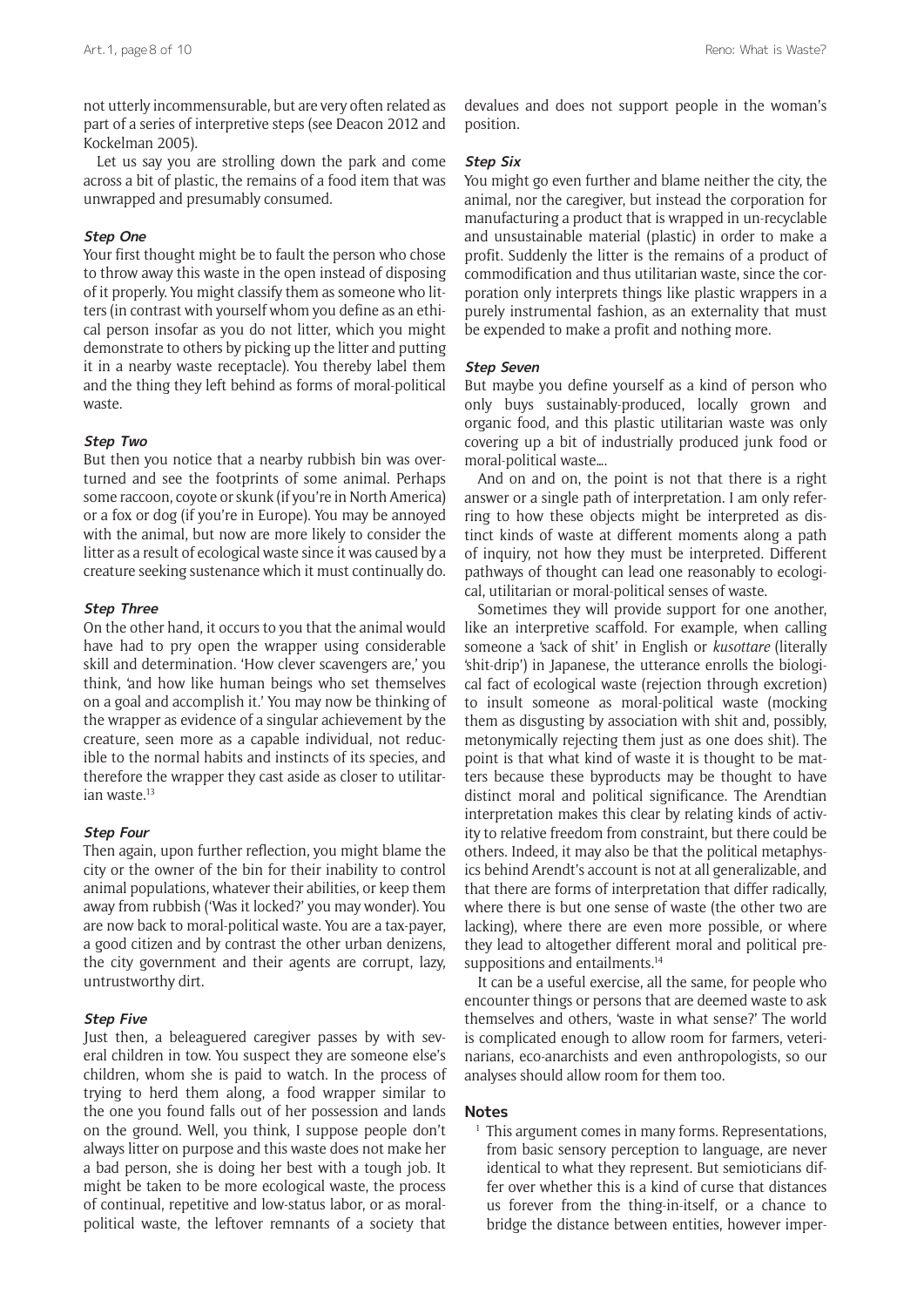fectly. The latter position fits more with the pragmatic tradition of realist semiotics associated with the work of Charles Sanders Peirce (1955). This is the perspective I adopt in this paper.

- <sup>2</sup> To reiterate, I do not mean people disagree on whether or not something is waste (trash or treasure) but that one approach to thinking about waste is superior to others. For a representative example, see the interesting debate between Myra Hird (2012, 2013) and Zsuzsa Gille (2013), who disagree over whether to privilege what I term a more ecological or a more utilitarian sense of waste, respectively. Both provide compelling reasons and both, in my view, are right.
- Put simply, they are realists and the anthropologist less so. I say this because changing the world (whether healing a cow or curing the climate) means objects 'out there' more or less agree with our representations of them.
- <sup>4</sup> Though, as I hope to show, it is just as narrow to understand waste as something entirely reducible to life processes (with all reactions to waste, for instance, derived as epiphenomena from evolved and instinctual disgust reactions, see, Royzman and Sabini 2001; Fessler and Haley 2006; Curtis et al. 2011), or as something specific to economic production.
- <sup>5</sup> Having an adequate conception of human existence was necessary for Arendt, because she thought that totalitarian and genocidal states were structured on the basis of an impoverished understanding of human being. This, for Arendt, helps account for Heidegger's infamous support for Germany's Nazi regime. For a more in-depth appraisal of Arendt's contribution to the study of ethics and sociality, see Lambek 2010.
- <sup>6</sup> Perhaps it is appropriate, therefore, that the final act of many bodies is to shit one last time, thereby concluding life and its nonstop wastage.
- <sup>7</sup> A person might object that defecating is a product of evolution and maintaining dwellings of social history, yet niche-construction arguably represents a middleground between evolutionary and historical processes (see Ingold 2000, Laland and Brown 2006).
- <sup>8</sup> Here I follow the interpretation of tool-being by Harman 2009: 140–2.
- <sup>9</sup> Although Arendt does not appear to be one of her influences, this fits with Sherry Ortner's (1974) controversial argument that women have a tendency to be oppressed around the world because their association with childbirth and childrearing makes them appear closer to the ecological rhythms and cycles described as 'nature'. In Arendt's terms, women would be associated with labor rather than work. Although Arendt could just as readily provide a critical perspective on the implicit ideology of agency and gender in Ortner's account.
- <sup>10</sup> That being said, it is possible to interpret as work that which might be taken for granted as labor. Consider when a body builder prepares their diet and exercise leading up to a particular competition. Here activity is at the boundary between being interpreted as work and labor, insofar as it can be taken to be an interruption in normal cycles of repetitive eating, moving and defecating as a means to achieving a utilitarian endproduct—the body as commodity.
- <sup>11</sup> Only rarely do products normally considered ecological waste overwhelm the world the way products of work do, as when the unchecked explosion of photosynthesizing cyanobacteria polluted the atmosphere with so much oxygen that it led to mass extinction over two billion years ago (see Serres 2010, on life as inherently polluting).
- <sup>12</sup> On the compatibility of Heidegger's tool-analysis with Marxian critique, see Harman 2017. I would add that abstract labor power fits within Arendt's analysis as a real, though limited, representation of human activity that abstracts it from the totality of life processes as well as the total life of the person as an actor within a moral community (in Arendt's terms, labor and action, respectively).
- This might seem like a stretch, but creative interactions between creatures and objects for which they are not instinctively prepared was enough to prove to Charles Darwin that the idea of instinct might be problematic and the humblest non-human organisms might be capable of more than we normally expect (Phillips 1999). In other words, anything an organism is not evolved for could potentially be seen as a form of object present-at-hand, in Heidegger's sense, rather than part of habitual cycles of activity, work rather than labor.
- <sup>14</sup> I would, however, resist labelling Arendt's account merely 'western' since I suspect it can be applied in more contexts besides. For instance, it might prove to be more accurate to label this approach Euro-Asian, urban or Northern. This can only be demonstrated through further research.

# **Acknowledgements**

I would like to thank all those in attendance, but especially Assa Doron, at the Waste in Context workshop at Leiden University, which was organized by Kasia Cwiertka. They heard an earlier draft of this paper and provided helpful comments. Thanks also to Şule Can and Ruth Van Dyke for helping me to think through the ideas of Hannah Arendt.

#### **Competing Interests**

The author has no competing interests to declare.

# **References**

- **Agamben, G.** 1998. *Homo Sacer: Sovereign Power and Bare Life*. Stanford: Stanford University Press.
- **Arendt, H.** 1958. *The Human Condition*. Chicago and London: University of Chicago Press.
- **Bateson, G.** 1972. *Steps to an Ecology of Mind*. Chicago and London: University of Chicago Press.
- **Benhabib, S.** 2003. *The Reluctant Modernism of Hannah Arendt*. Lanham, MD: Rowan and Littlefield.
- **Bennett, J.** 2010. *Vibrant Matter: Toward a Political Ecology of Things*. Durham and London: Duke University Press.
- **Curtis, V, de Barra, M** and **Aunger, R.** 2011. Disgust as an Adaptive System for Disease Avoidance Behaviour. *Philosophical Transactions of the Royal Society B*, 366: 389–401. DOI:<https://doi.org/10.1098/rstb.2010.0117>
- **Deacon, T.** 2012. Beyond the Symbolic Species. In: Schilhab, T, et al. (eds.), *The Symbolic Species*